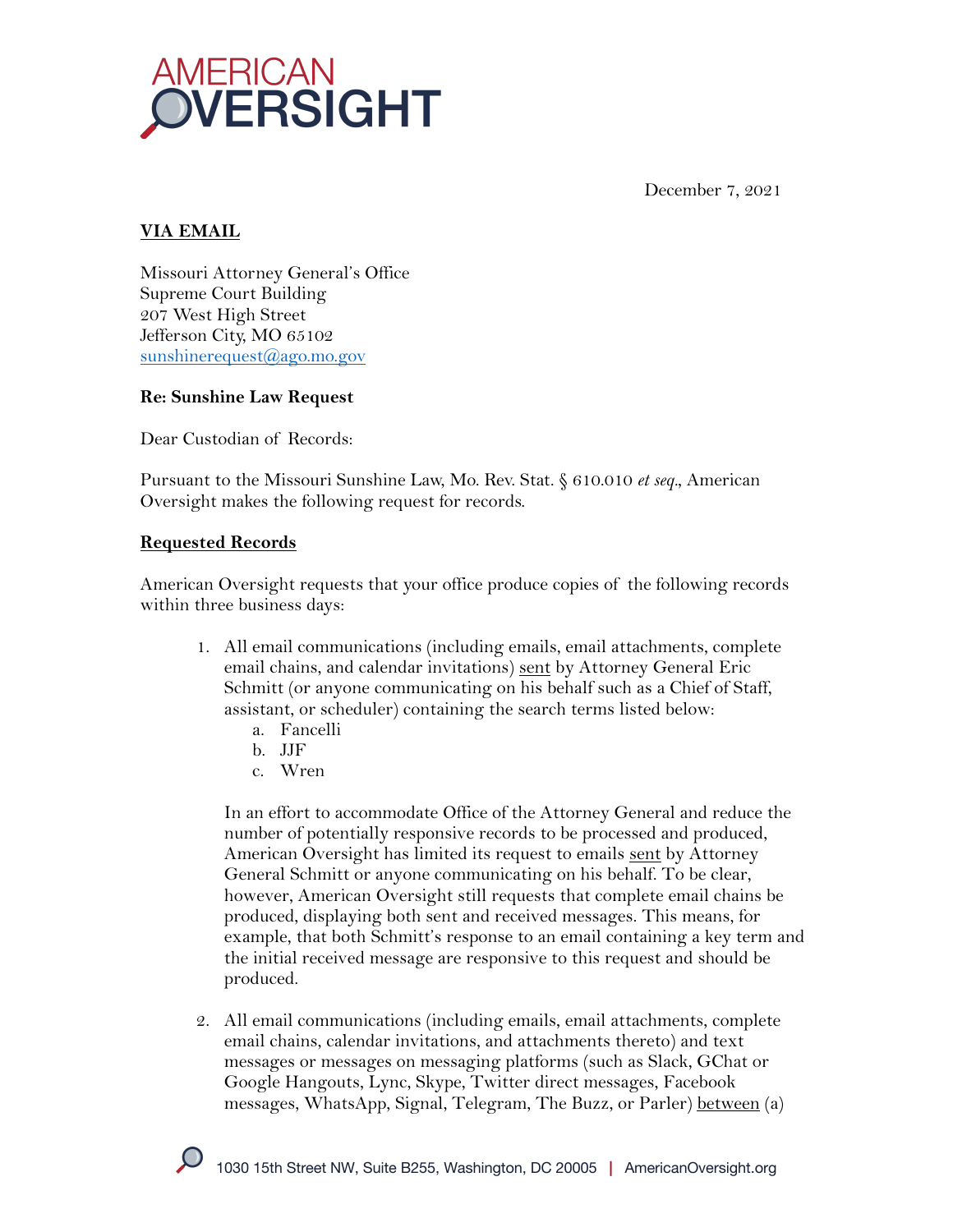Attorney General Eric Schmitt (or anyone communicating on his behalf such as a Chief of Staff, assistant, or scheduler) and (b) Julie Fancelli, Caroline Wren, or anyone communicating on their behalf.

Please provide all responsive records from November 1, 2020, through January 20, 2021.

# **Fee Waiver Request**

In accordance with Mo. Rev. Stat. § 610.026.1(1), American Oversight requests a waiver of fees associated with processing this request for records. Disclosure of the requested records is in the public interest because it will likely contribute to a better understanding of relevant government procedures by the general public in a significant way. Moreover, the request is primarily and fundamentally for non-commercial purposes.

American Oversight requests a waiver of fees because disclosure of the requested information "is likely to contribute significantly to public understanding of the operations or activities of  $\lceil a \rceil$  public governmental body."<sup>1</sup> The public has a significant interest in communications Attorney General Schmitt may have had with or about Fancelli, a prominent Republican Attorneys General Association (RAGA) donor, while Vice-Chairman of RAGA. <sup>2</sup> Records with the potential to shed light on this matter would contribute significantly to public understanding of operations of the government, including whether and to what extent Schmitt communicated with or about Fancelli during the time period surrounding the January  $6<sup>th</sup>$  insurrection attempt. American Oversight is committed to transparency and makes the responses agencies provide to public records requests publicly available, and the public's understanding of the government's activities would be enhanced through American Oversight's analysis and publication of these records.

This request is primarily and fundamentally for non-commercial purposes.<sup>3</sup> As a  $501(c)(3)$  nonprofit, American Oversight does not have a commercial purpose and the release of the information requested is not in American Oversight's financial interest. American Oversight's mission is to promote transparency in government, to educate the public about government activities, and to ensure the accountability of government officials. American Oversight uses the information gathered, and its analysis of it, to educate the public through reports, press releases, or other media. American Oversight also makes materials it gathers available on its public website and promotes their availability on social media platforms, such as Facebook and Twitter.4

<sup>&</sup>lt;sup>1</sup> Mo. Rev. Stat. § 610.026.1(1).

<sup>2</sup> *See e.g*., Beth Reinhard et al, *Publix Heiress, Funder of Jan. 6 Rally, Gave \$150,000 to GOP Attorneys General Association,* Wash. Post (Oct. 16, 2021, 9:34 AM), https://www.washingtonpost.com/investigations/publix-heiress-capitol-riotwren/2021/10/16/34b7d55a-2481-11ec-a6ad-9ee7deda7f34\_story.html.<br><sup>3</sup> Mo. Rev. Stat. § 610.026.1(1).

<sup>4</sup> American Oversight currently has approximately 15,600 page likes on Facebook and 109,200 followers on Twitter. American Oversight, Facebook, https://www.facebook.com/weareoversight/ (last visited Nov. 30, 2021); American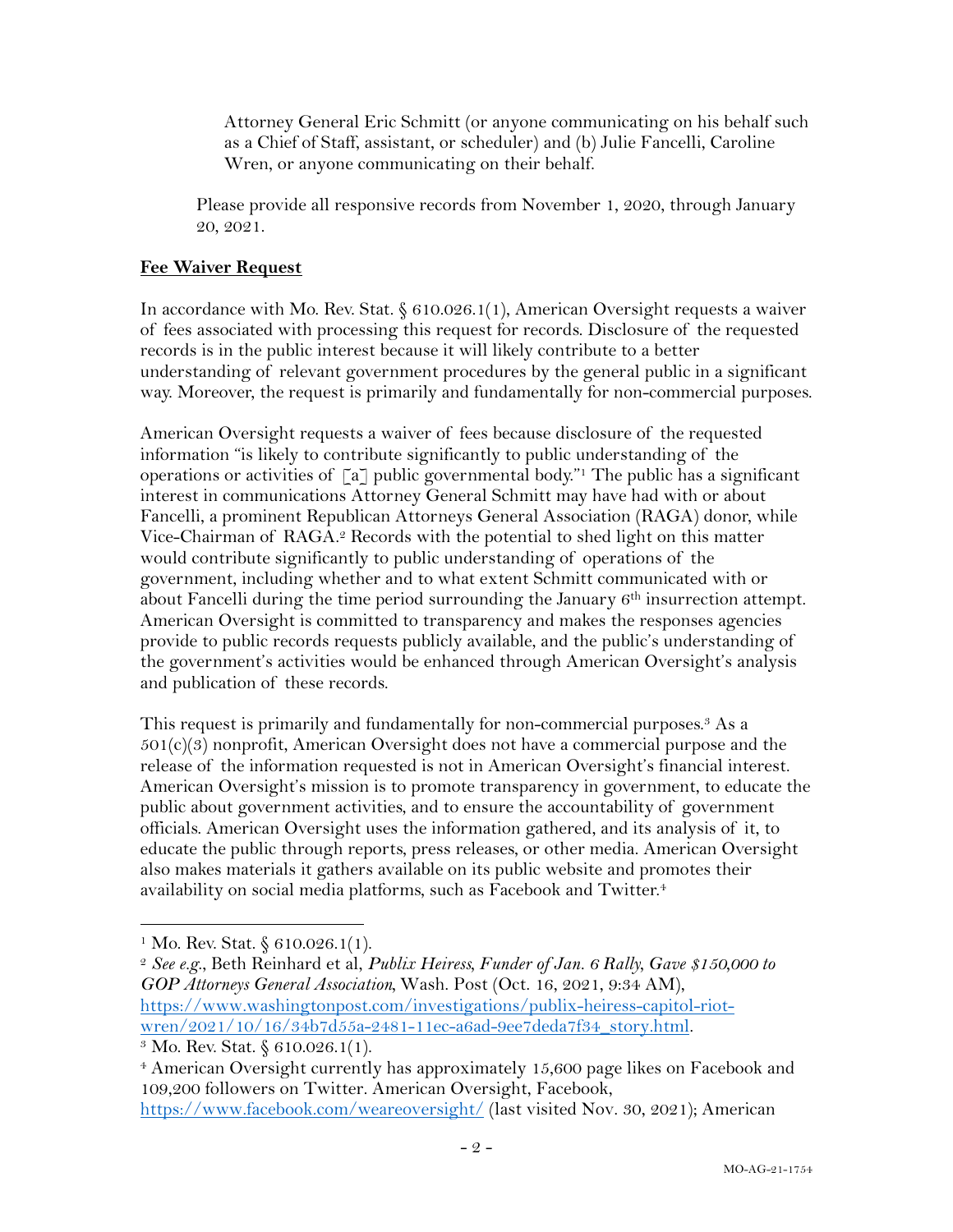American Oversight has also demonstrated its commitment to the public disclosure of documents and creation of editorial content through regular substantive analyses posted to its website. <sup>5</sup> Examples reflecting this commitment to the public disclosure of documents and the creation of editorial content include the posting of records and analysis related to the organization's investigations into misconduct and corruption in state governments; <sup>6</sup> posting records and analysis of federal and state governments' responses to the Coronavirus pandemic;7 posting records received as part of American Oversight's "Audit the Wall" project to gather and analyze information related to the Trump administration's proposed construction of a barrier along the U.S.-Mexico border, and analyses of what those records reveal;<sup>8</sup> and the posting of records related to an ethics waiver received by a senior Department of Justice attorney and an analysis of what those records demonstrated regarding the Department's process for issuing such waivers.<sup>9</sup>

<sup>8</sup> See generally Audit the Wall, American Oversight,

Oversight (@weareoversight), Twitter, https://twitter.com/weareoversight (last visited Nov. 30, 2021).

<sup>5</sup> *See generally News*, American Oversight, https://www.americanoversight.org/blog. 6 *See generally State Investigations*, American Oversight,

https://www.americanoversight.org/states; *see, e.g.*, *State Government Contacts with Voting-Restriction Activists,* American Oversight,

https://www.americanoversight.org/investigation/state-government-contacts-withvoting-restriction-activists; *Georgia's Voting Machines and Election Security*, American Oversight, https://www.americanoversight.org/investigation/georgias-voting-

machines-and-election-security. 7 *See, e.g.*, *The Trump Administration's Response to Coronavirus*, American Oversight, https://www.americanoversight.org/investigation/the-trump-administrations-

response-to-coronavirus; *Tulsa Health Officials Initially Estimated Trump Rally Would Directly Lead to 2 to 9 Deaths*, American Oversight,

https://www.americanoversight.org/tulsa-health-officials-initially-estimated-trumprally-would-directly-lead-to-2-to-9-deaths; *Wisconsin Documents Offer Window into Early Uncertainty over COVID-19*, American Oversight,

https://www.americanoversight.org/wisconsin-documents-offer-window-into-earlyuncertainty-over-covid-19; *In the Documents: Florida Health Department Efforts to Suppress Release of Coronavirus Records*, American Oversight,

https://www.americanoversight.org/in-the-documents-florida-health-department-

https://www.americanoversight.org/investigation/audit-the-wall; *see, e.g.*, *Border Wall Investigation Report: No Plans, No Funding, No Timeline, No Wall*, American Oversight, https://www.americanoversight.org/border-wall-investigation-report-no-plans-nofunding-no-timeline-no-wall. 9 *DOJ Records Relating to Solicitor General Noel Francisco's Recusal*, American Oversight,

https://www.americanoversight.org/document/doj-civil-division-response-noelfrancisco-compliance; *Francisco & the Travel Ban: What We Learned from the DOJ Documents*, American Oversight, https://www.americanoversight.org/francisco-thetravel-ban-what-we-learned-from-the-doj-documents.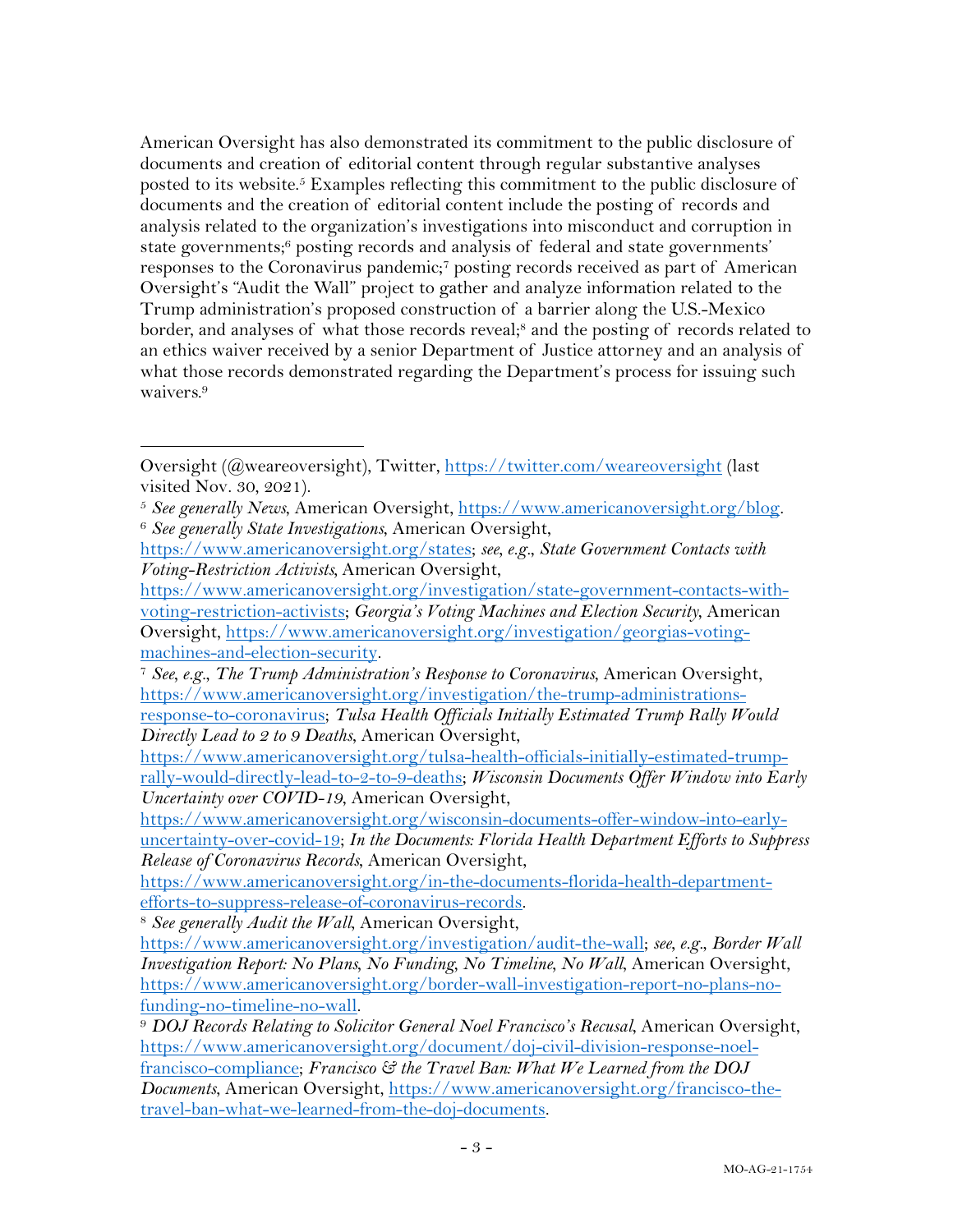Accordingly, American Oversight qualifies for a fee waiver.

## **Guidance Regarding the Search & Processing of Requested Records**

In connection with its request for records, American Oversight provides the following guidance regarding the scope of the records sought and the search and processing of records:

- Please search all locations and systems likely to have responsive records, regardless of format, medium, or physical characteristics.
- Our request for records includes any attachments to those records or other materials enclosed with those records when they were previously transmitted. To the extent that an email is responsive to our request, our request includes all prior messages sent or received in that email chain, as well as any attachments to the email.
- Please search all relevant records or systems containing records regarding agency business. Do not exclude records regarding agency business contained in files, email accounts, or devices in the personal custody of your officials, such as personal email accounts or text messages.
- In the event some portions of the requested records are properly exempt from disclosure, please disclose any reasonably segregable non-exempt portions of the requested records.10 If a request is denied in whole, please state specifically why it is not reasonable to segregate portions of the record for release.
- Please take appropriate steps to ensure that records responsive to this request are not deleted by the agency before the completion of processing for this request. If records potentially responsive to this request are likely to be located on systems where they are subject to potential deletion, including on a scheduled basis, please take steps to prevent that deletion, including, as appropriate, by instituting a litigation hold on those records.

## **Conclusion**

If you have any questions regarding how to construe this request for records or believe that further discussions regarding search and processing would facilitate a more efficient production of records of interest to American Oversight, please do not hesitate to contact American Oversight to discuss this request. American Oversight welcomes an opportunity to discuss its request with you before you undertake your search or incur search or duplication costs. By working together at the outset, American Oversight and your agency can decrease the likelihood of costly and time-consuming litigation in the future.

<sup>10</sup> Mo. Rev. Stat. § 610.024.1.